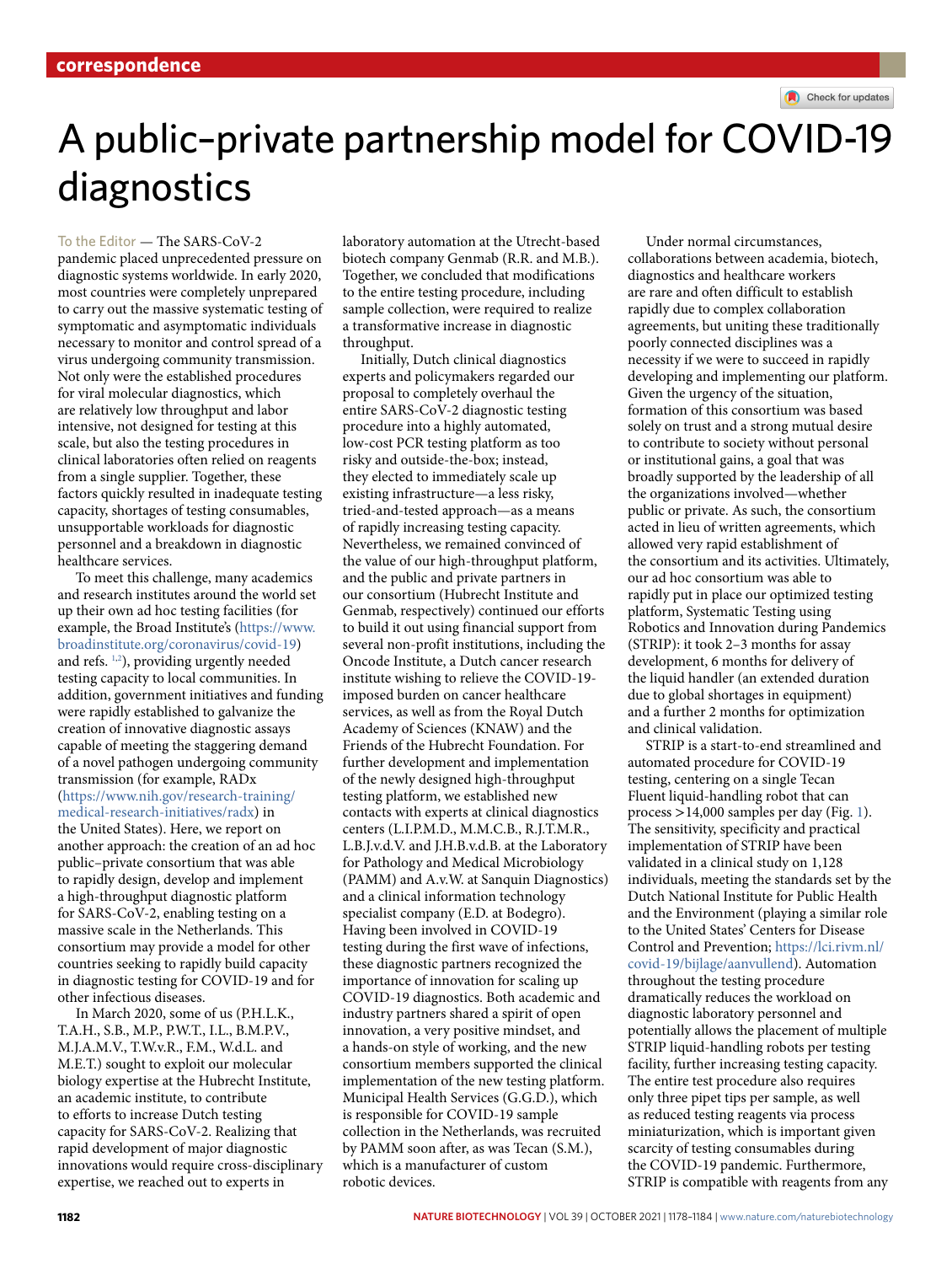## **correspondence**



**Fig. 1 | Schematic overview of the STRIP workflow.** OP, oropharyngeal; NP, nasopharyngeal; RT−qPCR, reverse transcription quantitative PCR.

supplier and thus less sensitive to supply chain bottlenecks. Finally, the system is open and modular, facilitating adaptation of future developments in diagnostics. Overall, the system enables substantial savings in personnel and reagents requirements compared with conventional diagnostic testing; when STRIP runs at full capacity, it is possible to rapidly (within days) recoup the initial outlay in the liquid-handling system from savings in personnel costs, reagents and materials.